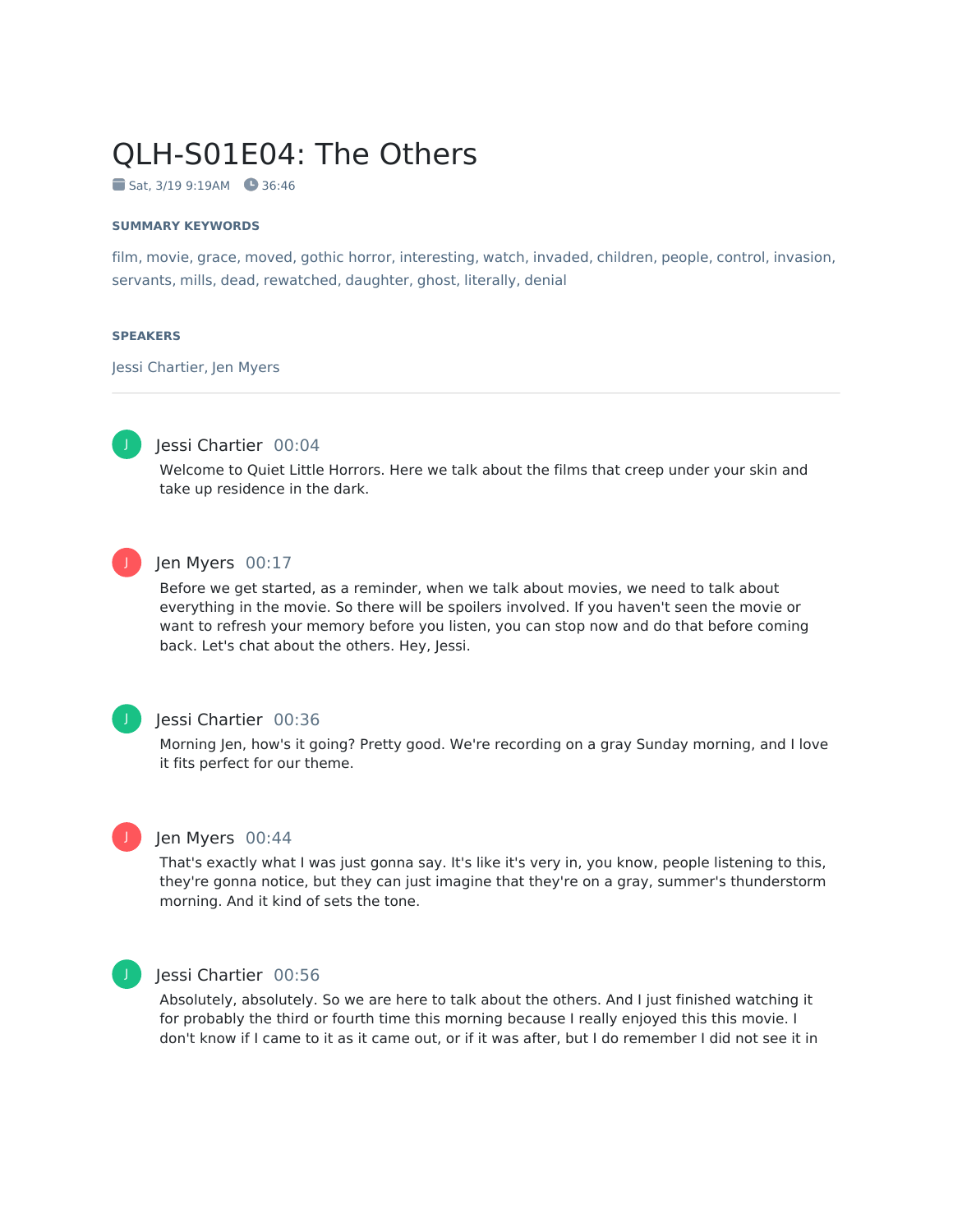the theaters. I remember I saw it when I was in LA. And I remember seeing it with a bunch of my film buddies from college. So there was a lot of fun around the storytelling. And a lot of Oh, have you seen this new one? It's got a twist at the end, etc. Because, you know, twists were hot to trot in the early 2000s. I think this was my first Gothic horror to well, kind of I mean, it's not truly Gothic Horror, but I feel like all the pieces are there. How did you find this movie? How did this one come across your radar?

### Jen Myers 01:44

J

I actually had seen this for the first time very recently, I think within the last year. And I think I literally came across a internet list of the best horror movies of the past 20 years or something like that. And I had never seen it. And it was on HBO. So I'm like, Okay, I'll watch it then. And then yeah, I just rewatched it for the second time to prepare for the podcast. And it feels like it does fly under the radar, even though at the time. I mean, maybe it's because I came to it late where I felt that but there's a lot of movies that I missed the first time around that I feel like I hear a lot about, and this was not one of them until I came across that list. And so it's really good. But it seems to be kind of I mean, it is in itself a kind of a quiet thing. And it seems to have like a quiet reputation. So if you know, you know, well. And now everybody listening to this will know, because it's actually very good.

#### Jessi Chartier 02:31

Yeah, it was one of the first scary films I watched, that was not jumpscare, there was one jumpscare in the entire movie that caught me. And it was just a slamming door. Like it wasn't anything particularly shocking, or anything like that. I love the story of this particular film, because it turns everything you expect about a traditional ghost story kind of on its head. And as we heard in our spoiler alerts, we're going to talk about that that piece to it because I think it's absolutely mission critical for us to understand and to see how delightful this film is, when you watch it a second time you pick up on so many clues and you're like, how can this character not figure out that she's already dead? Like,

# J

J

### Jen Myers 03:17

oh, yeah, absolutely. It's a really different experience the second time around, and it's because in this is, like it were this is not one of those movies that if you know the twist, then it's ruined to watch it. Which I'm to be honest, I'm not sure if any movie is really like that. But you know, we'll leave that aside for now. But this one is definitely like it's a completely satisfying story. You know, with its twists and turns, just like as a ghost story, you can enjoy it. But then if you know everything that's going on, and then you watch it a second time, you just see so much more subtext because there's so many layers here that underneath that kind of nicely contained ghost story. There's all these psychological layers that just go deeper and deeper.

#### Jessi Chartier 03:57

Yeah, let's talk about some of those. So we jump into this gothic horror of a mother with her two children stuck in this house. Well, not really stuck, but they're kind of stuck in this house. And there is the theme of running away from reality. This this true, like deep sense of denial is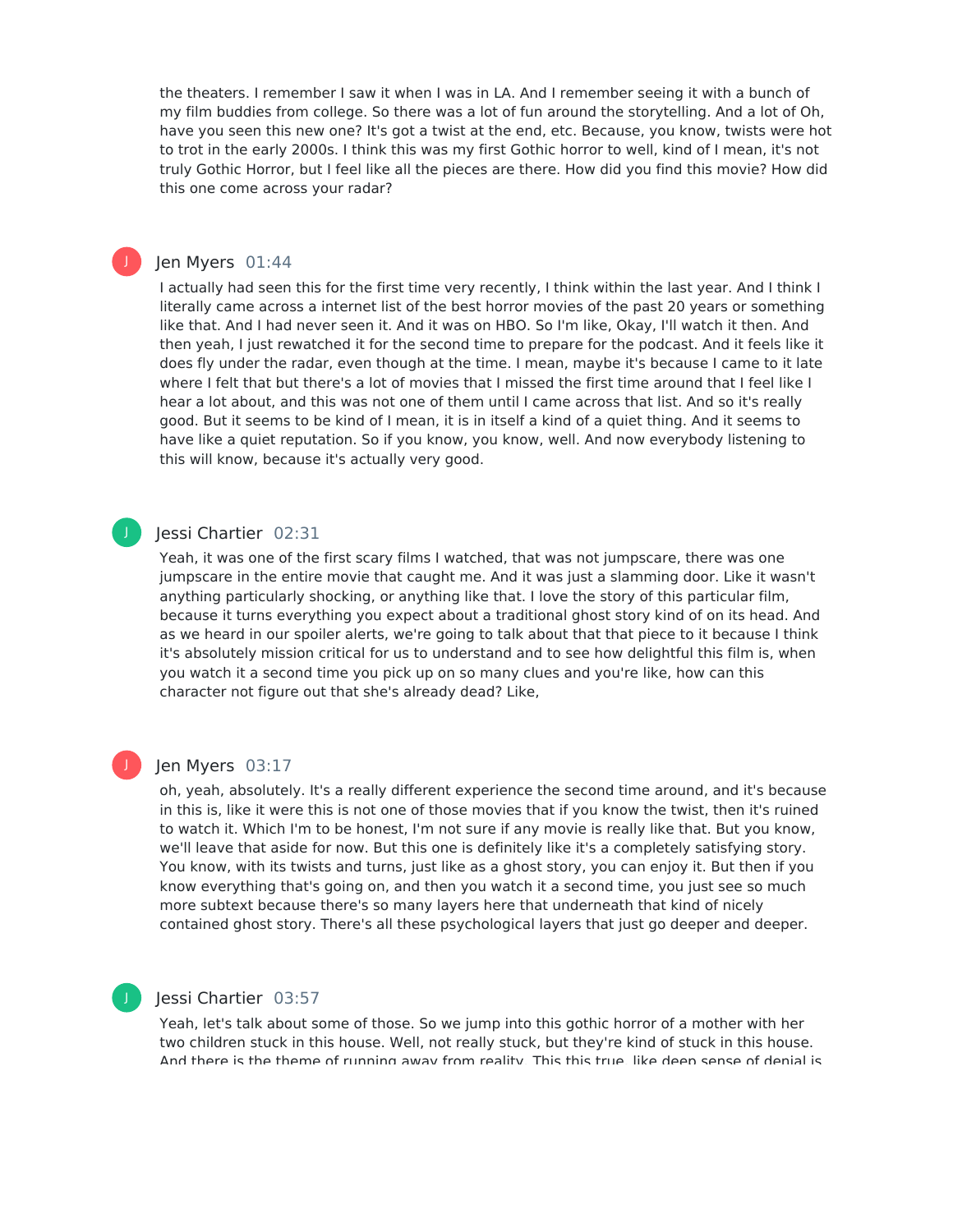And there is the theme of running away from reality. This this true, like deep sense of denial is just so Oh, god, it's so heavy, just so heavy throughout the whole film. So my I love how she wakes up. The first visual you see of grace is when she's she just screaming herself awake, and she's in bed. And from there on out. She is like, desperate to try and keep composure. It's like everything is okay. Everything's fine. Everything's fine. Everything's fine. She is just so prim and proper. She is just so tight throughout this whole film, and it's just absolutely heartbreaking to watch her unravel.

### Jen Myers 04:56

J

J

Right and there's a thing too and I look some This up after I had first watched it to understand a little bit more about kind of the setting of it. And so this is also set like right after the end of World War Two. And then I also learned that it's set in one of the Channel Islands, which was the only part of that was, you know, kind of of England that's owned by England that was invaded by the Germans. So this is like very recently occupied territory occupied by foreign invaders. And so you can imagine that that's kind of how people have to act in that, like, you have to be very controlled. And you have to kind of just put your head down and get through a really awful situation. But it's over now. And she still hasn't let go. And there's something Yeah, even on the surface of you know, like, that's the case, you're like, Well, why isn't she relaxing? The danger is gone, everything's fine. Right? Because

#### Jessi Chartier 05:47

she can't, she's got life is almost too horrific for her to actually approach, right. I mean, that's what the purpose of denial is, psychologically, we deny things because our brains are not ready to address the emotional, emotional turmoil that comes along with rigorous honesty. You know, being rigorously honest, is incredibly hard. Because the vulnerability, the fear, you know, this, there's just we're not designed for an overwhelming amount. And so she uses her denial, all the way through the movie, I feel like even at the end, where she is holding on to the children, and she says, no one will ever let kick us out of this house. Like, this is our house, say it with me. This is our house. This is our house, this is our house. So even then, even after she has had this revelation, and this acceptance of I don't even know she's accepted it because she still says at the end like we're not dead, we're not dead. Well, she does accept it cuz she tells the story, I suppose. But that radical acceptance, and then she's like, cool. Moving on to the next thing I can control. Right? Yeah. You know, it's almost like she's stuck.

#### Jen Myers 07:00

Yes, exactly. Well, which is she's she's like different levels of stuck for the whole movie, right? She now she's like, stuck in a slightly different, I guess, if you want to take the interpretation, and they talk about this a little bit of like, the different levels of hell, or, you know, not necessarily in the Dante sense, but she describes some different areas. It's like she's got out of one and then moved into another almost.



J

# Jessi Chartier 07:22

Yeah, let's talk about that. It reminds me a little bit of the witch in that if there is a God, there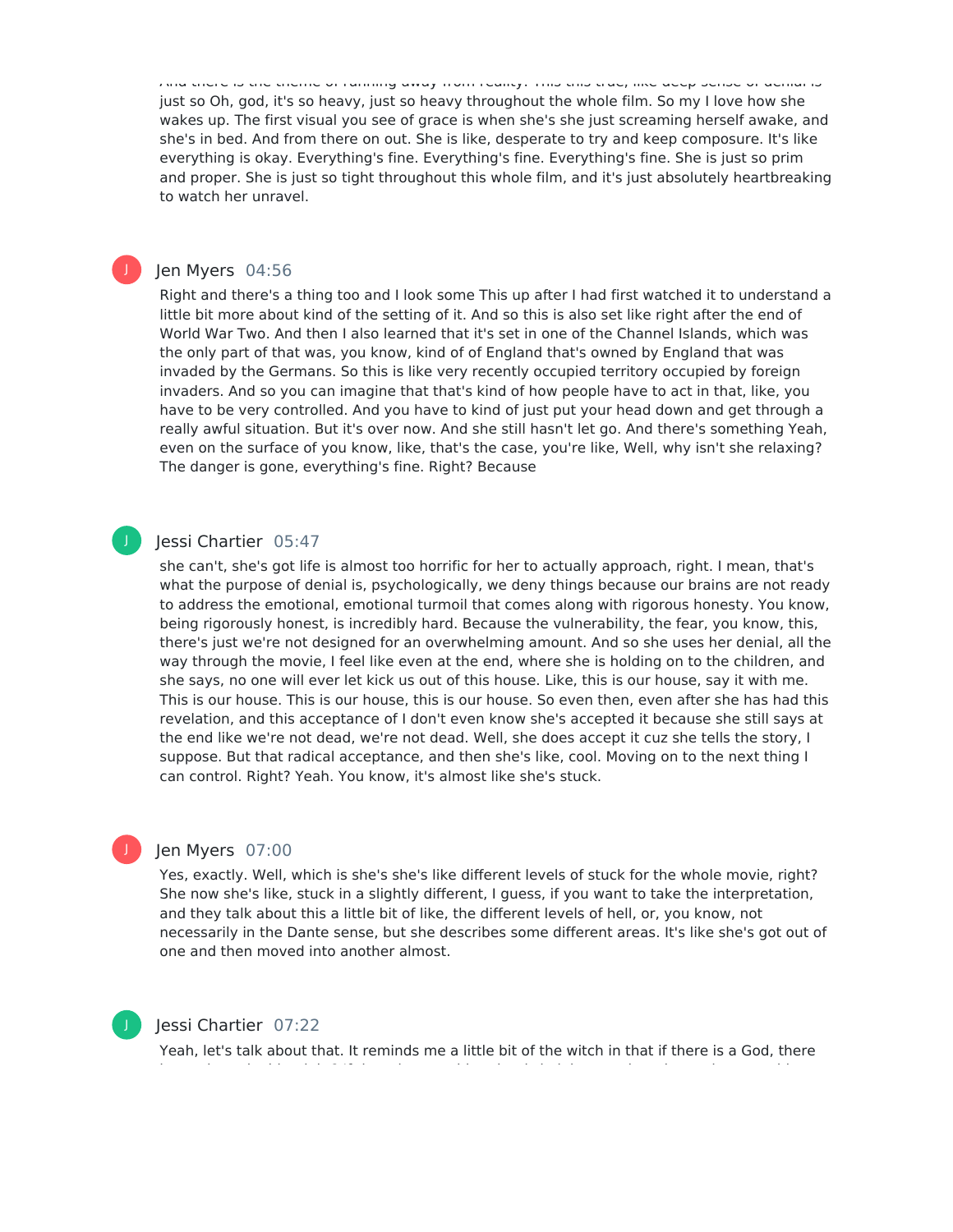has to be a double, right? If there is something that is helping me there has to be something that's hurting me. And the binari belief system is so damaging to her. Because she's either she's got the belief that you're either good or you're bad. You are dead, or you're alive, anything other than heaven. And hell is bad. She She even refers to it as what are the three layers of hell, and it's purgatory, Limbo, and then probably the most common Christian belief of hell, like the burning fire, for the unjust is what she says. But those are all equal in her eyes. If so, there's this sense of like, it's mine. It's yours. There's no gray for her bright. There's like no gray.

# J

# Jen Myers 08:12

I mean, there's not a lot of movement, either. Yeah. It's like when she ends up moving, it's just to another level of hell, I guess. But yeah, there's certainly no growth. And she kind of forces the children into that, as well. And everything around her is kind of in stasis. And even though she the children, you know, they eat their meals, and they do their lessons. And all of this, they ask a lot of questions, especially the daughter is a little bit more rebellious of wanting to come and do things. And every time they they stretch out, the mother kind of, you know, well, she kind of freaks out basically, she doesn't gently rein them in, she basically just puts up a brick wall, so they have to stay contained as much as she is.

# J

# Jessi Chartier 08:52

I love the daughter. I feel like the daughter is the one character that actually knows what's going on, or is closest to accepting the truth.

#### Jen Myers 08:59

She definitely gets there first, I think yeah,



J

#### Jessi Chartier 09:01

yeah. Well, cuz she says at the very beginning, right when you first meet Mrs. Mills, and she, you know, she says, When the day she got mad, like they're talking in the kitchen over breakfast, and it's like, Yes, mother did do that. And you don't know what that is. And the boy is like, no, no, it didn't happen. It didn't happen. And she's like, yes, it did. Yes, it did. Like she's the one that is most closest to acceptance and truth than anybody else. She's the one who talks to Victor. Right. She's the one who just doesn't seem to be bothered that there are other people in the house.



#### Jen Myers 09:35

Yeah, she does. She accepts it. And that's really what is the theme there is that she can accept things that her mother simply can't. Yeah, even like I remember early in the film, too, I think. I think I forget which child it is. I don't know if it's the daughter or the son that asked point blank. did Daddy die in the war or something like that? And I forget what is the mother's name? Grace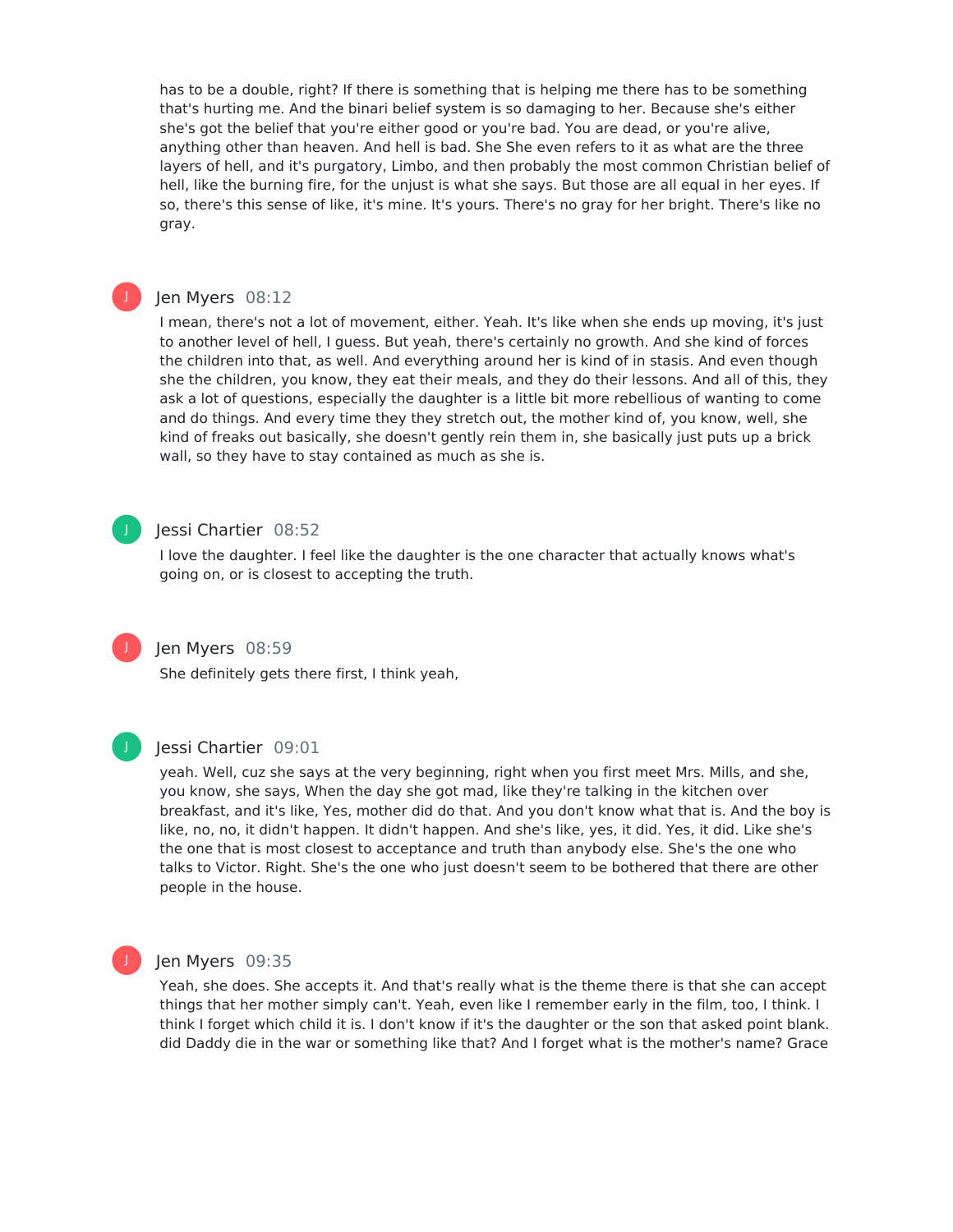grace. Okay, I mean, it's so hard to look at her and not just think Nicole Kidman. So I think in my head, Nicole Kidman, but yeah, so I remember Grace never talks about her husband as dead. She says he went to the war a year and a half ago and never came back, which is such a weird way of saying it. And clearly everybody knows he's dead. He's got to be dead. But she never says that. I mean, I'm making this up. But I think one of the children even asked that. And I think she says that in front of the kids where it's just kind of like, No, we've decided on this other reality.



# Jessi Chartier 10:29

Mm hmm. Yep. And you can see it from the very beginning when so I, I just watched it. So it's very fresh in my brain, but like when Mr. Tuttle, Mrs. Mills and Lily?



#### Jen Myers 10:42

Lydia? I remember her name for some reason, I don't know why.

# J

# Jessi Chartier 10:46

When they first show up, it's clear that they are there to help them transition into the afterlife. But the moment and the moment they meet grace, she says, I'm so glad you're here. You answered my call. And they're like, yeah, totally. Yeah. Right. You know, they're just kind of like, they're like, Okay, I guess this is where we are right now. We're rolling with this, okay. Not a problem. And it's just great that they're like, Okay, well, we're gonna let her take her time to come to reality of what's actually happened. And when she reaches like, the glass ceiling of her own denial, that's when things start to crack, just watching it a second time around, I can't help. I just think I get to share my frustration, or they share my frustration, and I share it with them. Because I'm like, God, how can she just not see this? Like, how can she be in such denial, but it's clear that they understand her struggles and are willing to give her the time as much as they can? To come to terms with what's reality.

#### Jen Myers 11:55

I think that's definitely clear the second time through the first time through, and I did not know, I did not know the twist ahead of time. I didn't know what's going on. I didn't figure it out. And I've maybe like, right before grace does in the film, I put it together. But on I don't know if this is just me. I didn't figure it out when I was researching the movie. And I think that the the three servants are kind of set up to be a little bit more suspicious. Not suspicious of them, like you're suspicious of them as the viewer because they seem a little bit like invaders, they're coming in. And then they seem like they're gaslighting, Grace. And you know, for a second, you're kind of wondering like, are they like running some sort of scam to get this house. But then there's other moments, especially with Mrs. Mills, where she does seem, especially with the children to be much kinder. And so it's a little confusing the first time through, especially when you you realize that they're deliberately concealing gravestones and things like that. And you wonder if they're setting them up for something, which, and we can talk about this. But at the end the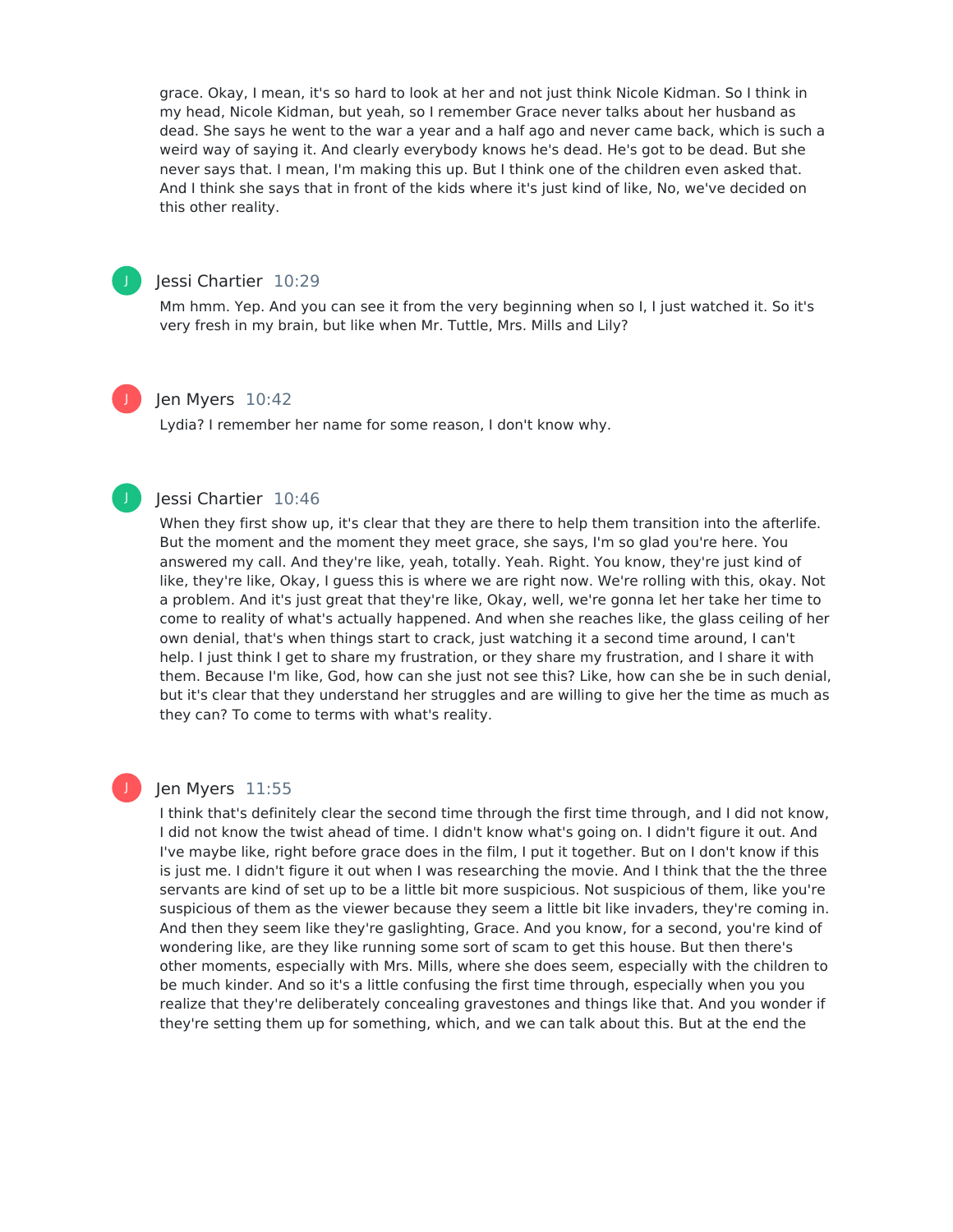second time through then I had a thought that I don't know, maybe they still were, but we can get to that later. But yeah, I think that mostly what comes across is that they are they're trying to help this poor woman except the difficult reality.

# Jessi Chartier 13:12

J

Yes, that's exactly right. And I, I'd love to talk about Charles for a hot second, who is the father? So I feel like Charles, when I first watched it, I'm like, Oh, this is just a war torn man. Like, he's seen some stuff. And he's now back home. And he was wandering around in Purgatory, blah, blah, blah. But now I'm rewatching. It I realized he was trying to get home to say goodbye. He knows he was dead. I think so. Yeah. I totally think so. Because he says stuff like, there are still times I bleed. And he's very confused by that. And she's like, Where have you been? And he's like, I've been trying to get a home. And then on top of that, when after the second time that mom hits her daughter, and the daughter goes and talks to her her father. You know, there's that whole conversation and he says to grace, she told me everything. Yeah, there's the strange conversation that now going back and watching it. It's almost like Grace admitted something, because she says you must forgive me. Right? And it's like, he realizes at that point that she doesn't know she's dead. And so he has to leave. You know, like he came back to say goodbye so that he can move on, please. That was my reading of it.

# Jen Myers 14:29

I think at first he doesn't realize that they're also dead and how that happened. I think that he thought he was just going home to kind of visit them. I don't know, it is he doesn't seem to be super sharp on this, which is okay, he's dead. And I think that like Mrs. Mills said at one point too, is like he, she's not sure if he knows where he is. And so they kind of have a reconciliation. And then he's gone. And I think that's when it started to click for me what was really going on? Because he just disappeared because This wasn't his place. He's already kind of moved on. The only thing that was holding him back was these ties of these people, but these people are somewhere else now. They're not alive anymore.



J

# Jessi Chartier 15:11

That's so true. And there is the line that Mrs. Mill says where she's, you know, he doesn't know where he is anymore. I was also surprised that he was shocked that grace saw him. Like at the very beginning, you know, he's wandering around, and it's just so beautifully done. Because the first time around it, you're like, Oh, he's



#### Jen Myers 15:29

just shell shocked. Yeah.



#### Jessi Chartier 15:30

But the second time around, it's almost like, I don't know, there's just something like, he's kind of like, a little bit more uncertain. Yeah, I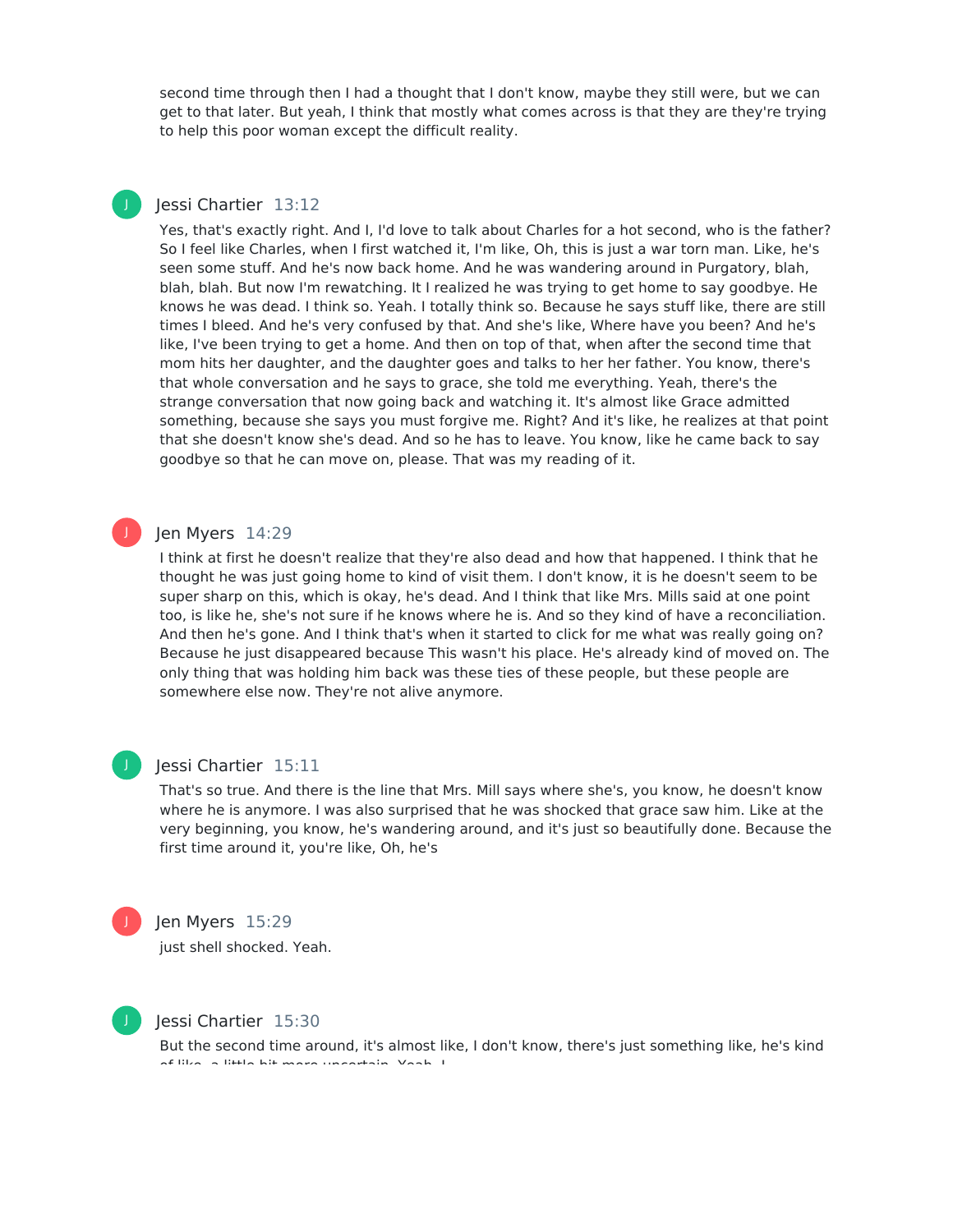#### Jen Myers 15:38

J

J

J

think I mean, there could be something there. This is something I'm just thinking about now. But I think that something else that you can get out of this film is that there are many purgatory, E's. They're, like, tailored to the individual. And it could be entirely possible that he was in his own purgatory. And this was part of his journey is finding his way out. And then he stumbled into his wife and children's purgatory. And they were trying to find their way out.

#### Jessi Chartier 16:01

Right. Yeah, I mean, there is the sense that they're not everything has answers. And I love that line from Mrs. Mills, just like not everything has an answer, it goes back to that idea, again, of black and white control, not control, what can you control? What can't you control? Exactly. And the psychosis of what happens when you try to control too much, it just breaks you?

#### Jen Myers 16:22

Right. And that's what's interesting about this, too. And this may be getting us into a new topic. But one of the things I really like about this film I kind of alluded to earlier is that yeah, there is this kind of explanation, you know, she went mad, she killed herself and her kids and their ghosts. That was the, you know, spoiler free version of this. That literally happens, you know, that's not an inference. It's not like some of the other movies we talked about, where we're like, oh, there could be many interpretations, like that literally happens in the film. But it's also clear that there's definitely something not psychologically right with her at the same time, which, you know, led to her kind of snapping. But you know, it's interesting that these things exist together, that the answer is not just, oh, it's ghost, or somebody is mentally ill. In this film, it's both of these things are kind of intertwined together. And I find that really interesting. How does

# J

# Jessi Chartier 17:13

the role of mother kind of play into this? Do you feel like there is because I'm not a mom? So how does and I'm not asking you to speak on all of mothers. But sure, what does the role of mother play into that sense of control? I mean, I can't imagine trying to raise and protect children in an occupied Island.



#### Jen Myers 17:34

Oh, yeah, no, I mean, and I think that even just in, you know, basically good circumstances, it's still kind of an existential, a terrifying thing to try to do. And I think that that is something where you can make a lot of mistakes as a parent, when you try to control everything, and you try to hold on to a perfect construction of a world that your your children move in, rather than giving them the tools that they need to be resilient. And at least that's how I interpret it. And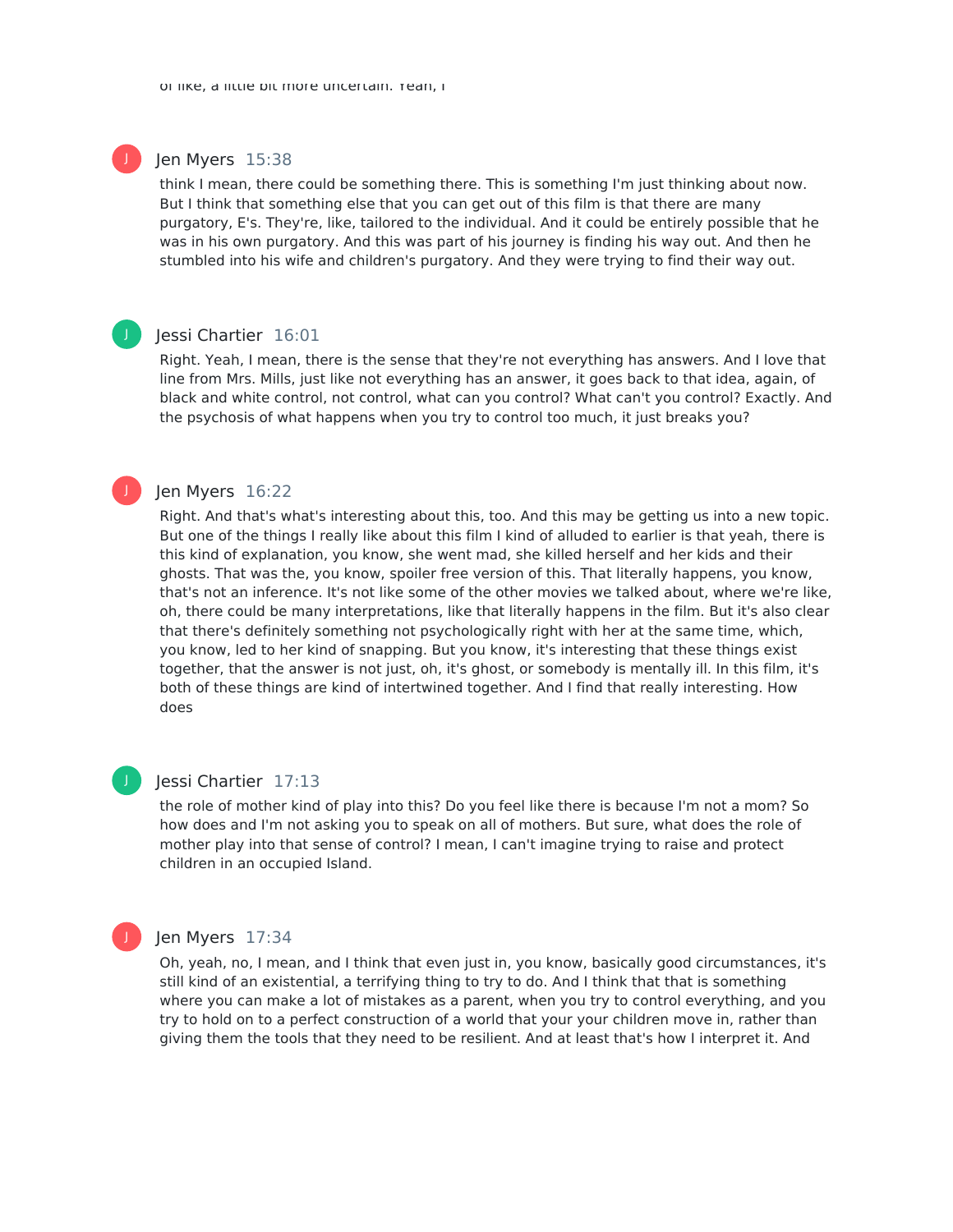this is an extreme example, but if you don't kind of relinquish that control, not not necessarily saying that you're gonna go mad and kill people and turn out to be a ghost, but you know, it's not a great path to go down and trying to control everything. And yeah, it's very understandable, right? Like you say, this is in a very difficult time in history, and time and this particular like islands and everything, and yeah, having to kind of protect yourself. They were they were literally invaded by the Germans, you know, they weren't, they were kind of cut off from England, they were occupied, and you have children that you're raising, and that it's so uncertain. Again, this is an extreme example. But the solution is not to just exercise control, because that doesn't really exist. It's more about the acceptance and the kind of letting go for things to be able to grow and evolve on their own.

### Jessi Chartier 18:58

J

It's really interesting you say that, so one of the early early, I wouldn't even say he was a gothic author. But he was right before the Gothic period, Edmund Burke was a critical theorist. And his argument was that art, I'm going to get really academic here for hot second. So academic warnings, okay, I can take it. So he said that the purpose of art was to help you connect yourself to your higher level, right to this supreme version of yourself. And the best way to do that was through the sublime. And that meant that the art had to evoke emotion and thought that was beyond yourself so that you could connect yourself to it. He came up with this. One of his arguments, I should say, not the granddaddy of all of his arguments, but one of his arguments was that one way to do that was through I don't remember the exact terminology, but it was it was like light terror. It was the sense of deconstructing everything. All your assumptions and everything you knew. So like, the moment of shock, for example, so like he would have loved the scream the painting, because it was just disturbing enough that it took you outside of yourself, it just it shocked you into something more. And I feel like this is a perfect example of how that philosophy around, you have to get scared in order to come to terms with reality of where you are and who you are. And all of those things like you have to reach this level of desperation. And that the easiest way to do that is to have everything stripped away from you, at all your assumptions stripped away so that you're left with nothing but your naked self. And that is kind of what happens here is that they like she is fighting so hard against finding out the truth that the only thing that happened like she has to get to ultimate scared. Like she has to get to like the ultimate fear that someone is going to kill her and her children that she has to get to that level, there's an intruder in the house, there's an intruder in the house. Like there's someone here here specifically to hurt the children. And it's only then that she's able to actually see the living. And even then she's denying she's like we are not dead, we are not dead, we are not dead. And then she stops, she has that transition and that threshold where now she's like, Okay, we may be dead, but I'm still gonna control. So like she doesn't grow as a character. She continues her illusion, just in a new way.

# Jen Myers 21:36

Well, yeah, and that's what's interesting, I don't want to, like get too far into just talking about the ending. But that is it is interesting that the ending of this while it's pretty, it's really positive, I think cuz she does come to that acceptance. And it feels like the the servants have been trying to help her, you know, it seems like to come to some sort of a positive resolution. But when you think about it, I don't know, I got that feeling at least you know, it's like, oh, I guess this is done. I guess this is kind of nice. They helped her she she made a breakthrough.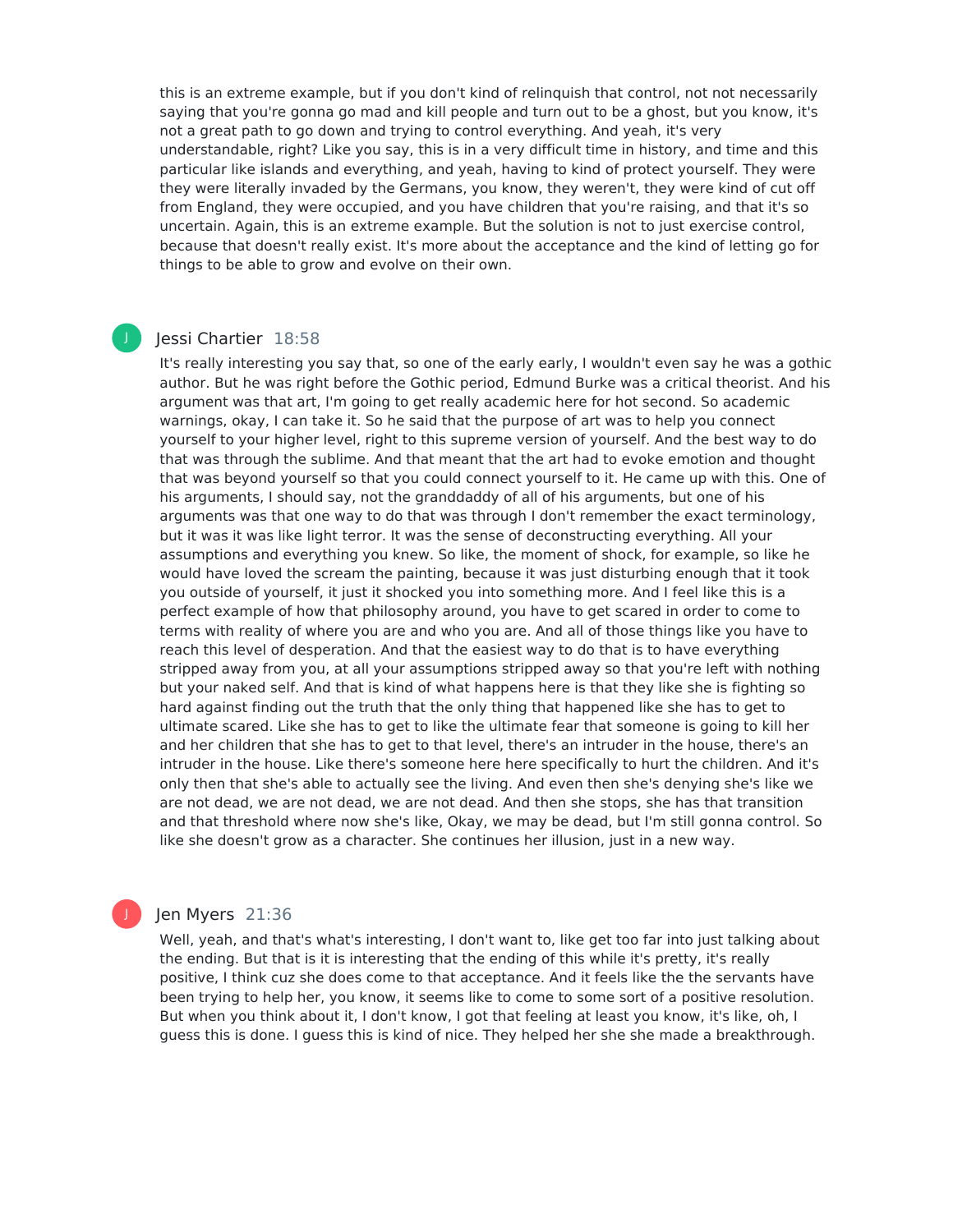It's presented, at least I got the feeling of this. It's like this is kind of positive. But it's also the sense of like, well, but nothing has really changed. They're all still ghosts in this house. Like they haven't moved on. You know, typically, a lot of these stories that go stories that have a positive resolution, I think are much more kind of like, they've figured out the thing that they needed to resolve, and they can move on to the next phase. And it's it's, you know, lovely and freeing and they can move on. They don't go nowhere. In fact, it's very much like AKA, hey, we got rid of the living people. This house is ours again. Yeah. And it just like, Okay, I guess it is, but it's also like, you know, a Charles has moved on, and they haven't. So it's kind of an honestly, this was one of those things that I had to think about after the fact, because in the moment, I feel it feels like a much more peaceful resolution. And then afterwards, I'm thinking about I'm like, oh, man, is it? Because they're still stuck?

# Jessi Chartier 23:06

J

J

Yeah. And they make the choice to be stuck. At the beginning, they are in denial, which is just a form of mental protection, right? They don't accept or they don't even see, they don't even see the reality, they are not able to see the only one who can is the daughter. And then when they are forced to see it, or when she does see it. She doesn't accept it. Right. Right. So all of us were kind of hoping she would accept it and move on. But she, she chooses, there's the choice, right? The moment you have the awareness, you're presented a choice. What do you do now? Right. And she and the children make the choice to stay, which seems to be fine by everybody else, because as Mrs. Mills said, that they were the happiest times in the house.

### Jen Myers 23:58

Yeah, I mean, they seem to have made the same choice. Which is interesting. Because again, we have evidence of Charles the only other person who like theoretically, he could have also made that choice, right. I mean, by the logic of the film, but they have it and then it's also just kind of interesting of like, well, yeah, so they were happiest here. So they want to stay here. I don't know, I had the thought too. And this is getting a little bit more into like story machinations and I usually get into but afterwards I was thinking like, Oh, I wonder were they around maybe kind of bothering grace when she was alive and that contributed to her mental deterioration, and because his they seem very pleased when Victor's family the real life family that just moved in. They leave and everybody seems very pleased like this. They're kind of like okay, we got rid of the others, then. Okay, cool. The house is ours again. So well, the three servants probably were pretty pissed off when Grace moved in because the house was theirs anymore. So did they do something to make it theirs again, and then it Since she kind of went off the deep end and did what she did they just bring her into their fold. Oh, that's interesting. I never thought of that. I hadn't either until I just rewatched it and after the word and like I said, this is not necessarily, you know, semantically as interesting to me, but it is something that I had thought about. And it's like, I wonder if, you know, they and they were trying to get rid of her, and they just didn't realize they were dealing with a very psychologically brittle woman who did that. And maybe they maybe they feel like then that's part of their responsibility of bringing her at least to some places, stability.



### Jessi Chartier 25:35

It is interesting that there is such a common thread of other rain, right, throughout this whole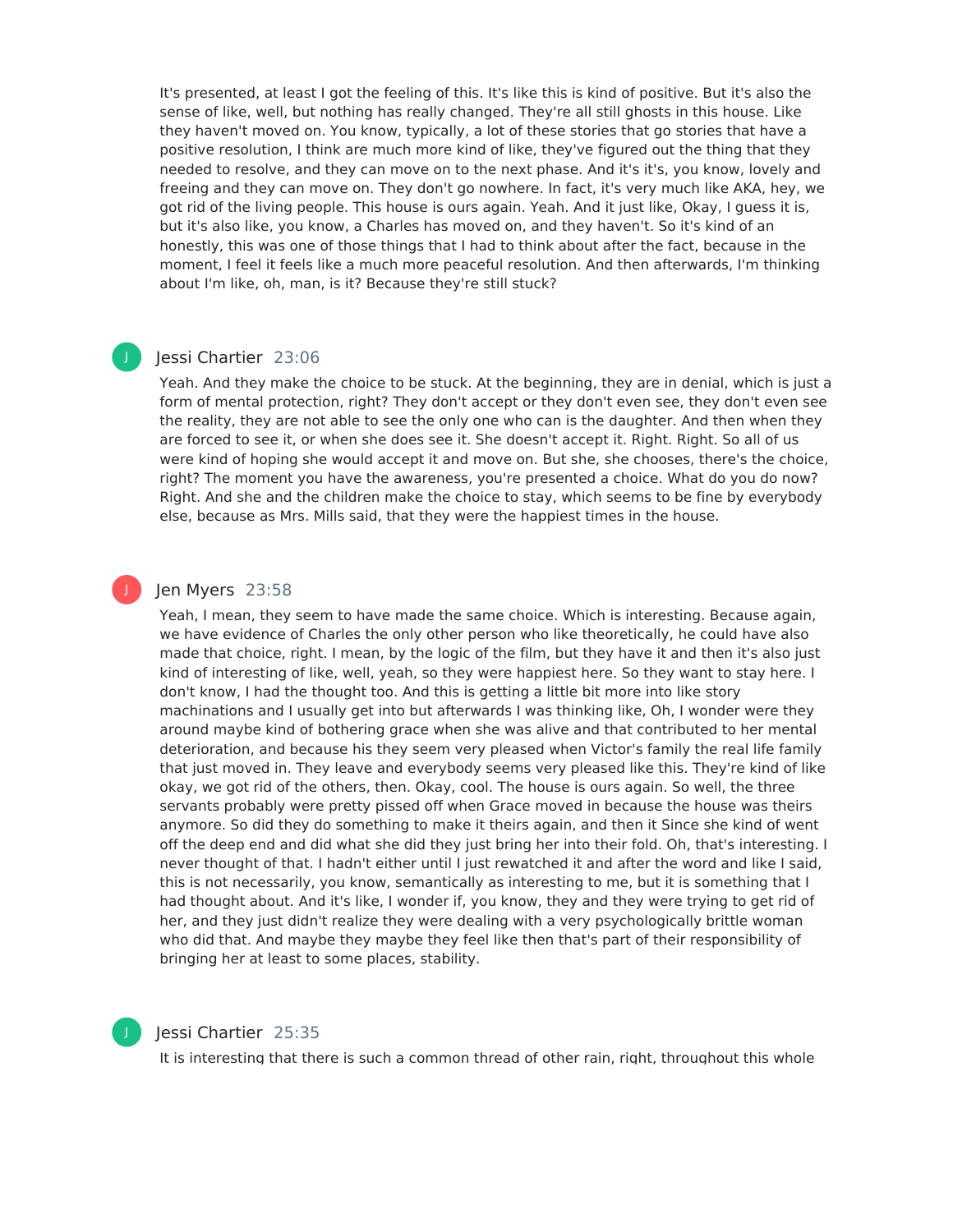film, too. You know, like, Who are the others? Well, it's the good children or the bad children. It's the good mother versus the bad mother. It's the alive versus the dead. It's the Nazis versus England. I mean, there's just so much other rain and other rain of self like I didn't do that. There's no way I did that

It is interesting that there is such a common thread of other rain, right, throughout this whole

# Jen Myers 26:01

J

J

J

everything is split. And there's you could even probably drag in the class system of servants and and masters, that sounds really weird. I'm not sure what the correct term is. But there are definitely moments are like she's much grace is much stricter with all the servants. And then as it goes on, she seems to almost like you know, sit by the fire and have a cup of tea with them, and things like that. The answer is in the boundaries breaking down, like the really answer that everybody should get to is breaking down those lines in those definitions to get it get to this, this wholeness.

### Jessi Chartier 26:37

Yeah, it's very, very interesting. I know when we were talking earlier about the this particular film you wanted, you were talking a little bit about the parallels to war, like, and one of the things you mentioned was that sense of invasion, right. And I would love to talk a little bit about that. So share what you what you think about that, that kind of topic of invasion,

# Jen Myers 26:57

I mentioned, this is something that I did homework on the film after I first watched it, because I'm like, I didn't have a clear sense of where it was just from my own knowledge. I didn't know a lot about that, that area. And she meant Greece mentions when the Germans were here. And I'm like, when the Germans were aware, I like England wasn't invaded, you know. And so I was really confused by that. So I went and looked it up. And I realized that this movie was set in Jersey and the Channel Islands and that the Nazis in World War Two actually had taken control of the Channel Islands. And it was the only area that owned by England that the Nazis were able to, to invade. It's right off the coast of France. I just didn't know any of that. And so it really cast the whole kind of theme of the movie. And yeah, the sense of others into a different light when you think, Oh, this is a land that was just recently occupied by and yeah, literally invaded and occupied by enemy forces. And that honestly makes it I didn't know that watching the first the first time through it and know that and it really made a difference washing it the second time thinking about like, the kind of mental scars that must be produced from being invaded like that. And yeah, it I think being in that wartime situation, also leads that type of binary thinking, right? Like she literally says, when she's talking about Charles, right, and the children are asking, I forget what they did they ask if he's like, or where were the people in wars go or their die or something like that? And she's like, well, it depends on whether he were a goody or a baddie, and we were the goodies and the other side was the baddies. And so then, you know, if you're good, I guess you go to heaven. And if you're the baddies, you go to hell, which is, wow, like a really, a really weird thing to tell a child that every single person on the opposite of war is going to hell. But that's how she thinks about things. And I think the war and the having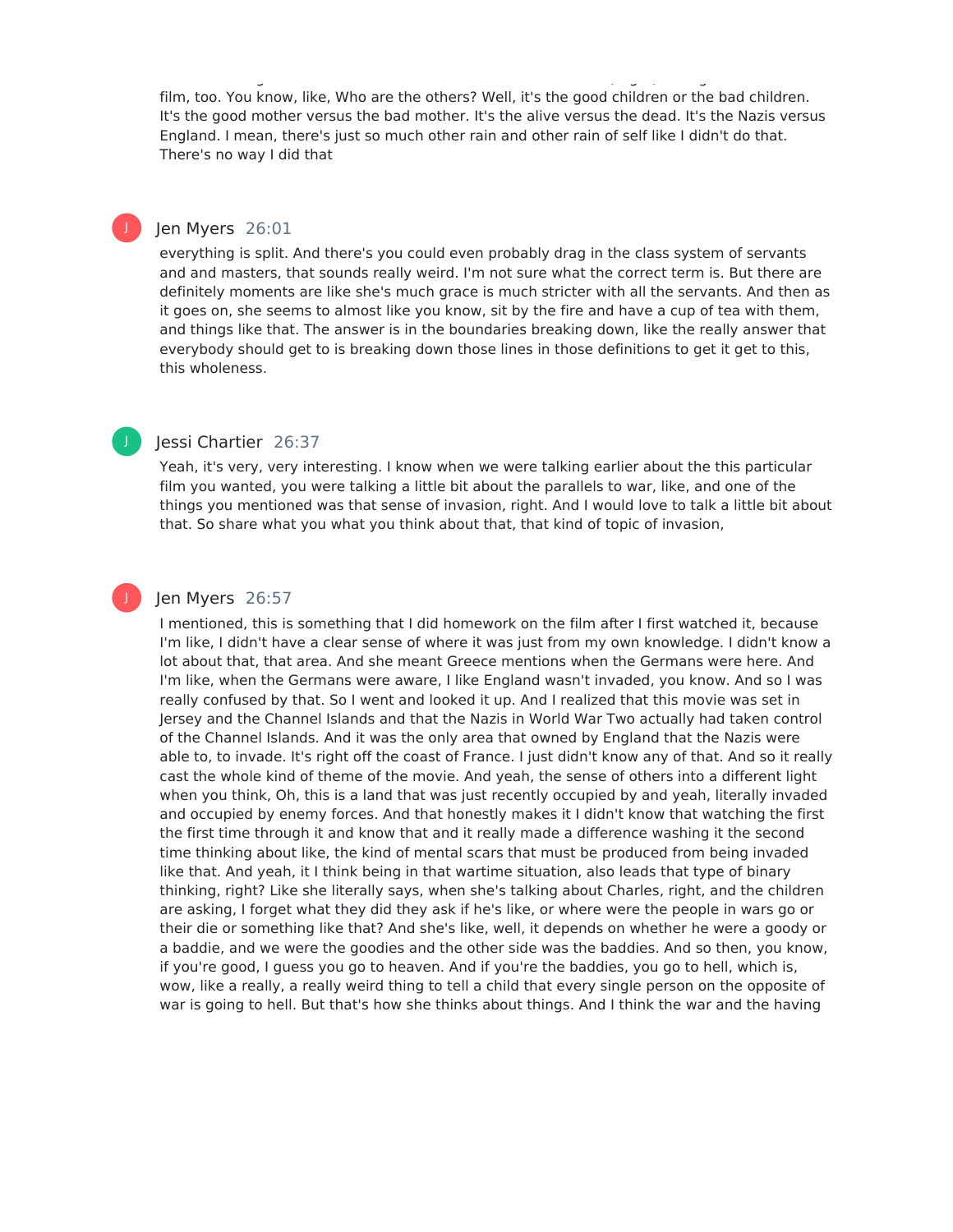just been occupied just heightens all of that to the sense of like, yeah, there's us and them. There's, you know, us over here on the side, and then everybody else everybody else is the others. There's no nuance whatsoever there.

# Jessi Chartier 29:01

J

J

Yeah. And I feel like the invasion happens on all levels, like the ghosts invade her house, the servants invade her house. There's an invasion in her denial, there's an invasion in her order. And her sense of control, like there's just her circle of control contracts so steeply, because there's less and less that she can there's just so much invasion, if you will, until it breaks until finally the seance brings everybody about, and it's just just blows up from there. It's just really interesting that that parallel to to all of it. And we also learn like the other rain, kind of makes me wonder, why did she kill her kids? Like, what was the thing that sent her into a rage? Was it was she the war torn one? Was she just overwhelmed? Or Did something happen? Or did she love them so much that she killed them?

### Jen Myers 30:00

Yeah, that's the thing that I think is not clear. And it doesn't necessarily have to be. It's it is interesting to think about it though. Yeah, my guess would just be complete. being overwhelmed and not being able to handle it. He's we've already determined that this is not a woman who is knows how to kind of practice resilience knows how to practice growth, it is this binary things are good or bad. And if things are bad, then there's just no salvation for it literally. So it's so similar, like, this is something Oh, you know, one of my my interests is true crime. And this doesn't happen often in women, but there is the, there's evidence of family annihilators, who are there almost always men too. But it's interesting. In this case, I'm sure there's some documented women, but they're mostly men who will get into a untenable situation, whether it's finances, or they just get to a sense or that like, okay, everything is broken. And I can't salvage this. And so they kill their whole families. And a lot of times, they do not kill themselves, though, like, destroy their families in their homes and then leave. Occasionally, they will also kill themselves too. But that's essentially what I think is happening with her is that she just cannot deal with the fact that anything is less than perfect, that she can't control it. And so the only control that she has is to destroy at all. That would be my guess. Well, and then of course, it's also interesting, too, and we were talking about just like invasions and othering with this is that what I think that the the title of the movie is really going for to is that if you flip everything, and you look at it from the viewpoint of Victor's family, which is the real alive family who bought this house, and are moving in, like the ghost or the others, she's the Grace's the other that they are being haunted, literally haunted by. And so that's an interesting point, when it's about when you're attacking people. It's all about perspective, because from somebody else's perspective, she does not belong there.

#### Jessi Chartier 32:00

Right, exactly. So interesting. Well, and this director, this was one of I think it's it might be his only English speaking film, because he is from Chile, and has done a lot of other stuff. But I think that there this was one of his only English speaking films, which is just outstanding. Like it's, I want to see more of his other stuff now.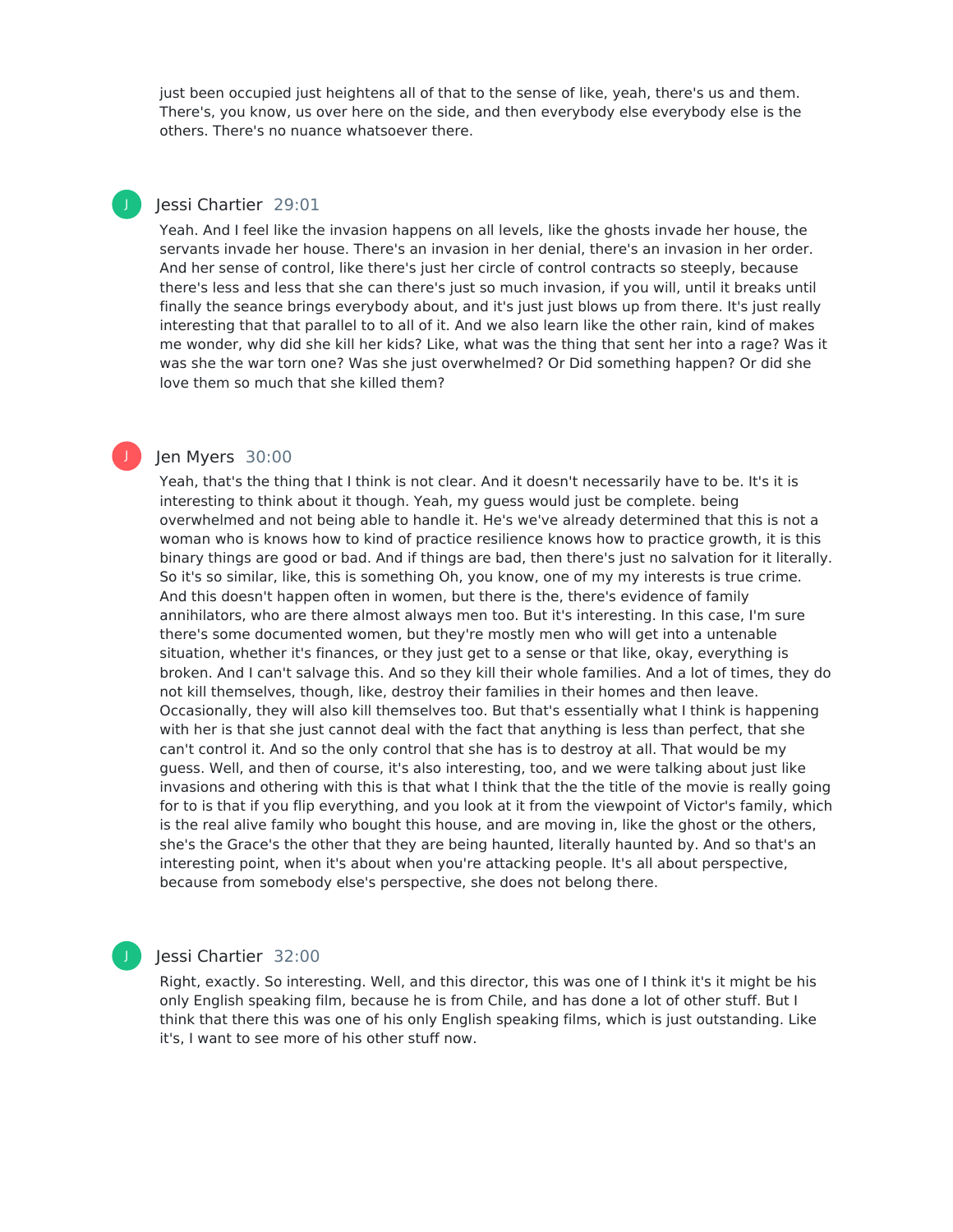# Jen Myers 32:23

J

J

J

Yeah, I didn't I wasn't familiar with his work at all. Yeah, it's really interesting. It's also interesting person in that position got Nicole Kidman because, yeah, she absolutely makes this film work.

# Jessi Chartier 32:34

Yes, she does. She stitches everything together just so beautifully. Well, I think if people liked this film, there's a Robert Browning poem profyre, his lover that has some similarity creepiness to it in regards to holding on and control and the devastation that can happen when you try too hard to control something? Are there any other things? Are there other medium, or other stories that you can think of that people would like if they liked the others,

# Jen Myers 32:58

you know, nothing's coming in mine in particular, I think that this is going to be kind of the first and a longer conversation we have just about Gothic Horror in general, and how that there have been entries in that throughout the years, beyond its Victorian roots. Because like you said before, this is not set in Victorian times, as you know, quote, unquote, proper Gothic Horror is, but it is absolutely pulling from that tradition. And I think it's just kind of interesting to set it in the context of that tradition. And as we go on with this podcast, I'm sure we're gonna talk about a lot more of those things, whether it's, you know, setting setting, they're like, I guess the first thing when I'm thinking about this, in general, is probably most modern examples. Crimson Peak, which is, you know, very much like a throwback to a gothic horror story that's very self aware. But it is that in those times and is trying to, like play all that up. So what you know, that was on my list of something we'll talk talk about at some point, so maybe we'll tackle it but yeah, I think it's just interesting to think about, you know, this in the sense of Gothic Horror in general because it shares so many elements. Awesome,

J

# Jessi Chartier 34:01

awesome. Do you have a favorite part from the movie?



# Jen Myers 34:04

I'm like you I'm very easily scared. That doesn't always stop me. But usually that's another reason why I like watching things twice because sometimes I have to be very much on the defensive when I watch scary movies and then when I know that there's nothing awful coming I can relax a bit the second time through and taking in a little bit more. So the first time I watched this I was definitely like, you know, the whole movie is imbued with spooky stuff is gonna happen and you never know exactly what's going to happen. One of the more genuinely frightening not it's not exactly a jump scare but it's definitely is like designed to get people is when she goes in to see as an the daughter and her confirmation gown. And she's sitting there playing by herself with a veil over her face and she sees and Grace sees her as the old woman